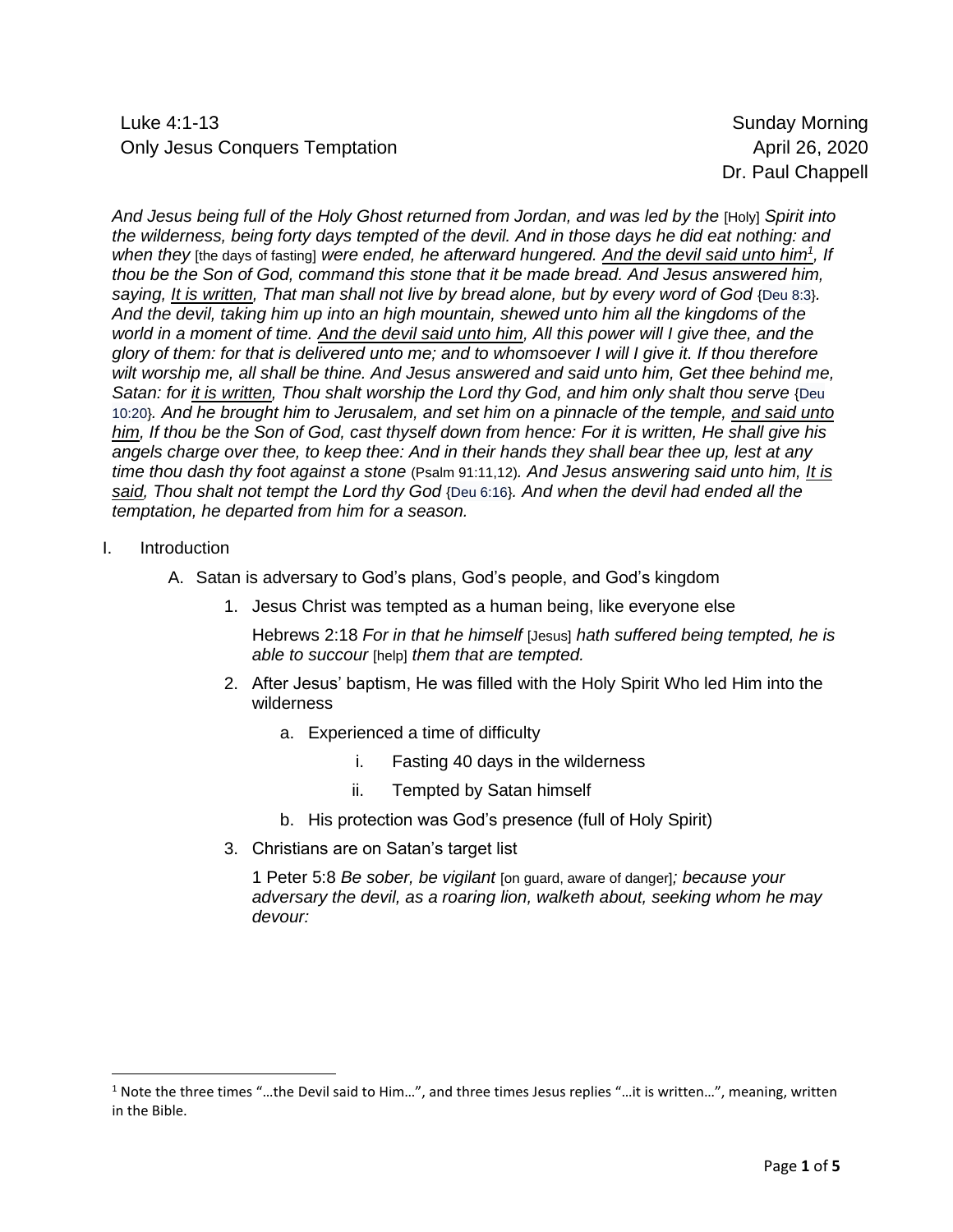B. Sources of human temptation<sup>2</sup>

1 John 2:16 *For all that is in the world, the lust of the flesh, and the lust of the eyes, and the pride of life, is not of the Father, but is of the world.*

- II. Approach of the Tempter (Satan)
	- A. Temptation of the flesh (the desires of the physical body)
		- 1. Satan challenges Jesus to misuse His authority
			- a. Jesus was hungry & at a weak physical point
			- b. Satan tempts Jesus to misuse his power
				- i. Satan mocks Jesus power to make bread.
				- ii. Jesus obeying God's revealed plan is the issue, not making bread. Jesus later made bread more than once, example: at the Feeding of the 5000 – Mark 8:19
				- iii. Satan tempts Jesus to doubt His Father would provide for Him
		- 2. Satan questions God's authority
			- a. Temptation is bait on a fish hook, appealing but with a deadly secret inside. Satan often tempts us at time of weakness
			- b. Satan designs traps for humans fall into sin
				- i. Eve in the Garden of Eden

Genesis 3:1 *Now the serpent was more subtil* [cleaver, tricky] *than any beast of the field which the LORD God had made. And he said unto the woman, Yea, hath God said, Ye shall not eat of every tree of the garden?*

ii. All believers from all generations

2 Corinthians 11:3 *But I fear, lest by any means, as the serpent beguiled* [an appealing deceit] *Eve through his subtilty, so your minds should be corrupted from the simplicity that is in Christ.*

3. Jesus later taught His disciples how to face temptation

Matthew 26:41 *Watch* [for danger] *and pray, that ye enter not into temptation: the spirit indeed is willing, but the flesh is weak.*

- B. Temptation of the **ambition** (eyes)
	- 1. Satan proposes that Jesus worships him in exchange for rule over all the kingdoms of the earth
		- a. Jesus taken to high mountain, shown the kingdoms of the earth

<sup>&</sup>lt;sup>2</sup> See the pattern in 1 John 2:16, 1) The lust of the flesh; 2) The lust of the eyes, and 3) The pride of life. Satan used all three here on Jesus (1) food for the flesh, 2) showed Him all the kingdoms of the world before His eyes, and 3) tempted Him to do a public miracle in Jerusalem (the pride of life). Satan used these three on Eve before she ate the forbidden fruit, see Genesis 3:6; "…good for food…"; "…pleasant to the eye…", and "…to make one wise…". The results were much different.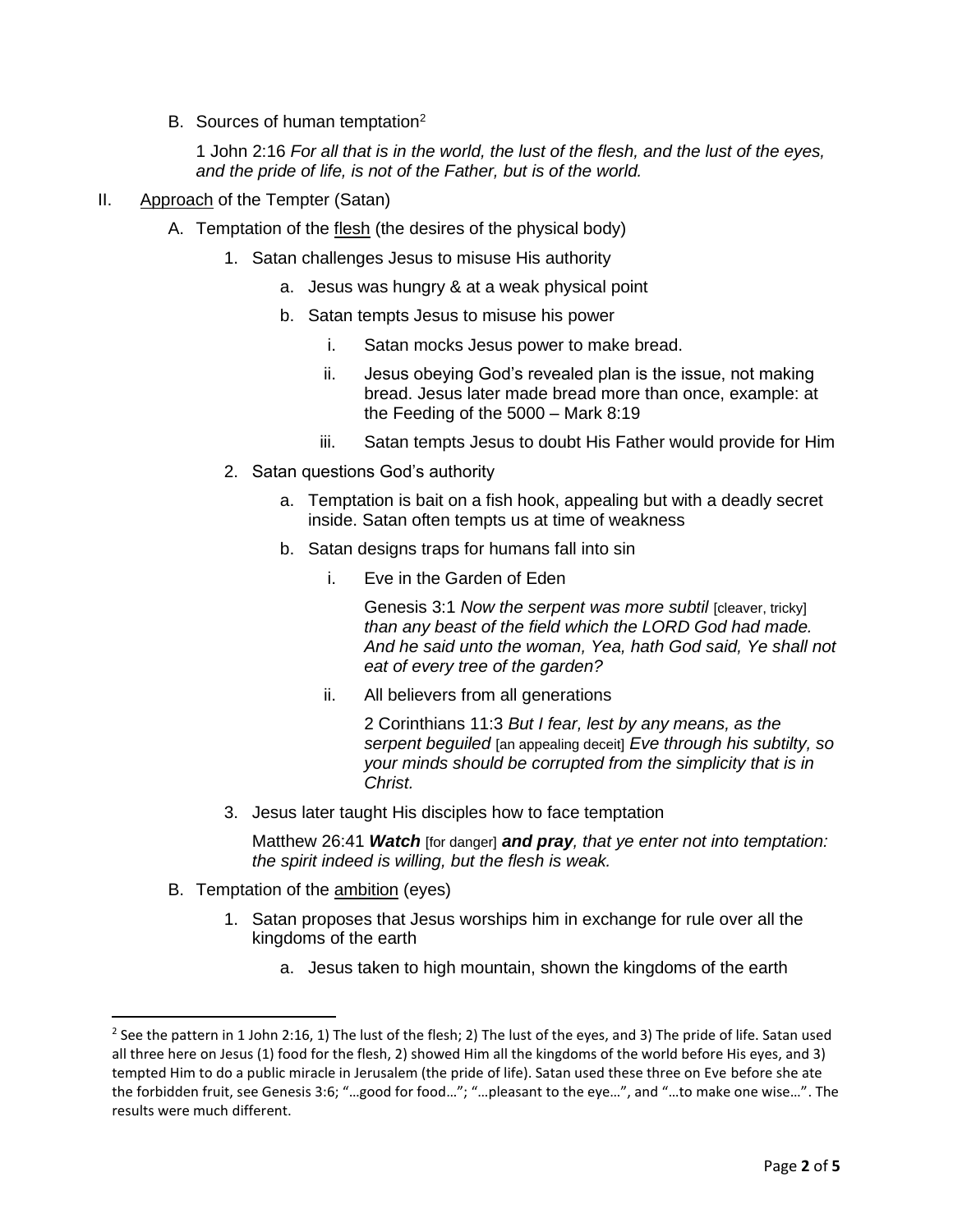- b. Satan offers Jesus a shortcut to avoid going to the cross
- c. Satan tempts Jesus to forsake His Father and worship him
	- i. Satan's desire is for everyone to worship him.
	- ii. God's plan is for Jesus to pay the price for sin.
	- iii. Jesus will later rule all the kingdoms of earth. Jesus trusted God's plan – Philippians 2:9-11.
- 2. Satan desires the worship that only God deserves
	- a. From the beginning Satan desires to replace God

Isaiah 14:14 *I* [Satan] *will ascend above the heights of the clouds; I will be like the most High.*

*b.* Satan tempts humans to devote their time to other pursuits, such as gathering possessions:

Luke 12:15, 18 *And he* [Jesus] *said unto them* [a crowd]*, Take heed, and beware of covetousness: for a man's life consisteth not in the abundance of the things which he possesseth. ... And he [a rich man] said, This will I do: I will pull down my barns, and build greater* [bigger barns]*; and there will I bestow* [store away] *all my fruits and my goods.*

c. Satan tempts humans to replace God with other things in their affections

1 Corinthian 10:7 *Neither be ye idolaters, as were some of them* [Israel in wilderness]*; as it is written, The people sat down to eat and drink, and rose up to play* [immoral behavior]*.*

3. We worship only our Creator

Psalm 95:6 *O come, let us worship and bow down: let us kneel before the LORD our maker.*

Mark 12:17 *And Jesus answering said unto them* [Jewish religious leaders]*, Render to Caesar the things that are Caesar's* [taxes]*, and to God the things that are God's* [worship]*. And they marvelled at him.*

## C. Temptation of pride

- 1. Satan challenges Jesus to misuse His position
	- a. Jesus taken to highest point of the Jerusalem temple
	- b. Satan tempts Jesus to test God's care for Him
		- i. Satan is trying to change God's plan John 7:30, 8:20
		- ii. Later God the Father would declare His approval of Jesus' actions at the Mount of Transfiguration

Matthew 17:5 *While he* [Peter] *yet spake, behold, a bright cloud overshadowed them* [Jesus, Peter, James, and John]*: and behold a voice out of the cloud, which said, This is my beloved Son, in whom I am well pleased; hear ye him.*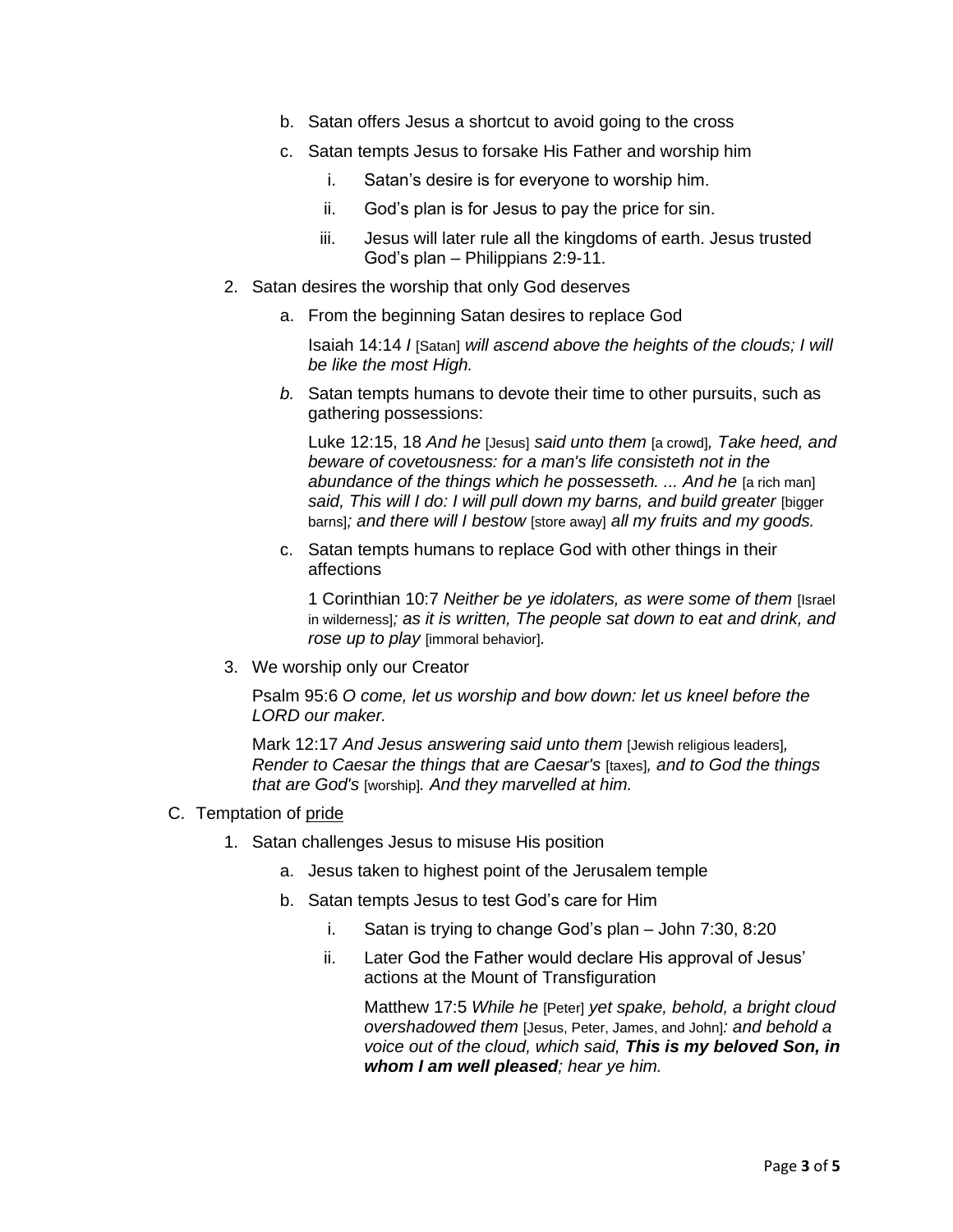- iii. Ultimately Jesus will rule the earth Revelation 19:11,15-16 but God's plan is for Jesus to redeem mankind, offering salvation to all by faith in His finished work.
- 2. Satan questions Jesus' deity as God the Son
	- a. Background on Satan's creation & actions
		- i. Satan original position to serve & minister to God as the covering cherub (a type of heavenly being) above God's throne – Ezekiel 28:14-17
		- ii. Purpose of heavenly beings as ministering spirits

Hebrews 1:13-14 *But to which of the angels said he* [God the Father] *at any time, Sit on my right hand, until I make thine enemies thy footstool* [a phrase that indicates conquest]*? Are they*  [the angels] *not all ministering spirits, sent forth to minister for them who shall be heirs of salvation?*

- iii. Satan lost his position as God's most powerful created being in heaven due to pride in his heart – Isaiah 14:12
- iv. Satan was cast out from heaven due to his sin –Luke 10:18
- v. Satan does not worship God
	- Satan offers humans religion but not relationship with God through the person of Jesus
	- Satan offers unbelief & distrust in God
- b. Satan tests Jesus to question His Father's Word by quoting God's Word partially – not completely
	- i. Faith does not force God to keep His promise
	- ii. When Satan thinks he has his greatest victory, he will understand God's plan will remove the fear of death from people, his ultimate defeat
- c. Only pride tests God, humility does not test God
- 3. This is the Christian's victory
	- a. Son of God will deny Satan's desires by attracting all men to Himself

John 12:31-33 *Now is the judgment of this world: now shall the prince of this world* [Satan] *be cast out. And I* [Jesus]*, if I be lifted up from the earth, will draw all men unto me. This he said, signifying what death he should die.*

b. Jesus, as the Son of Man, will fulfill God's plan by dying on the cross

John 3:14-15 *And as Moses lifted up the serpent in the wilderness, even so must the Son of man be lifted up* [on the cross]*: That whosoever believeth in him should not perish, but have eternal life.*

- III. Application of the Scriptures
	- A. God promises a way of escape